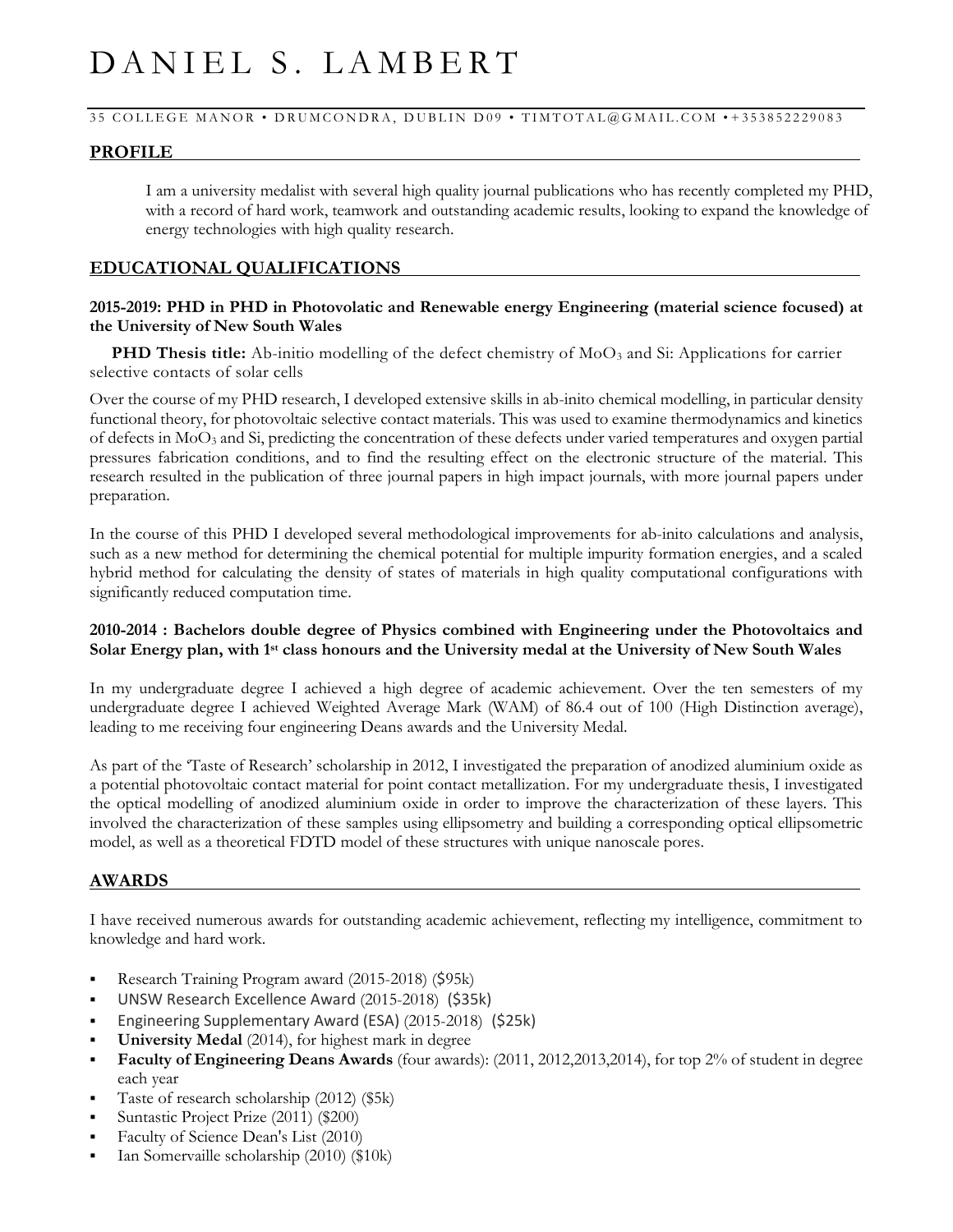# DANIEL S. LAMBERT

35 COLLEGE MANOR • DRUMCONDRA, DUBLIN D09 • TIMTOTAL@GMAIL.COM • + 353852229083

- Premiers Award for All Around Excellence (2009)
- Top of School, Software Design and Development(2009, 2008)
- Third in School (overall) (2008)
- Academic Achievement Award (2007,2008,2009)

## **RESEARCH SKILLS**

I am deeply skilled in ab-initio density functional theory modelling, in particular the modelling of defect chemistry, electronic structures, and defect diffusion pathways. I have developed new methodological techniques over the course of my research, such as a technique for scaling simulations to be run in different DFT functionals and a technique for directly comparing multiple oxide sources for solubility calculations. I have published three first-author papers in highimpact journals and have presented at three research conferences I also have experience in the laboratory skills of wet chemical etching, and anodization techniques, as well as the characterization skills of ellipsometry and spectrophotometry.

I have extensive experience in the use of high performance computing for materials simulations. I am proficient in the programming languages Python, C and Labview, and have also worked with Perl, Bash, Octave, Matlab and visual basic. I developed the software interface for the custom controlling of current-voltage sweeps in an environmental chamber. I received a high distinction in the Higher Computing 1 course at UNSW, and have completed a Stanford course on machine learning. I am also familiar with many different software packages, such as VASP, LAMMPS, Origin pro, Inkscape, Microsoft excel, WVASE, VESTA, Lumerical FDTD, Microsoft word and lateX.

# **LIST OF PUBLICATIONS**

### **Journal papers**

*Lambert, D. S., Murphy, S. T., Lennon, A., & Burr, P. A. (2017). "Formation of intrinsic and silicon defects in MoO 3 under varied oxygen partial pressure and temperature conditions: an ab initio DFT investigation." RSC Advances, 7(85), 53810-53821.*

*Lambert, D. S., Lennon, A., & Burr, P. A. (2018). "Extrinsic Defects in Crystalline MoO3: Solubility and Effect on the Electronic Structure." The Journal of Physical Chemistry C 122(48): 27241-27249.* 

*Lambert, D. S., Lennon, A., & Burr, P. A. (2020)." Mechanism of Mo contamination in Si" Physical Review materials*, *4*, 025403.

*Md. Anower Hossain , Tian Zhang, Yahya Zakaria, Daniel Lambert, Patrick A Burr, Sergey N Rashkeev,*

*Amir Abdallah, and Bram Hoex "Doped Nickel Oxide Carrier-Selective Contact for Silicon Solar Cells," in IEEE Journal of Photovoltaics*

#### **Conference presentations:**

*Lambert, D. S., et al. (2018). " Tailoring of Electrical Properties of MoOx Carrier Selective Contacts in Silicon Solar Cells using Density Functional Theory Calculations"(presentation) Future energy EF3 conference 2018*

*Lambert, D. S., et al. (2018). "Tailoring the electrical properties of MoO<sup>3</sup> using DFT simulations"(presentation) TMS conference 2018*

*Lambert, D. S., et al. (2018). "Modelling the Defect Chemistry of MoO3-x Carrier-Selective Contact Layers for Photovoltaic Devices Under Varied Preparation Conditions Using DFT Calculations"(poster) MRS Spring meeting 2018*